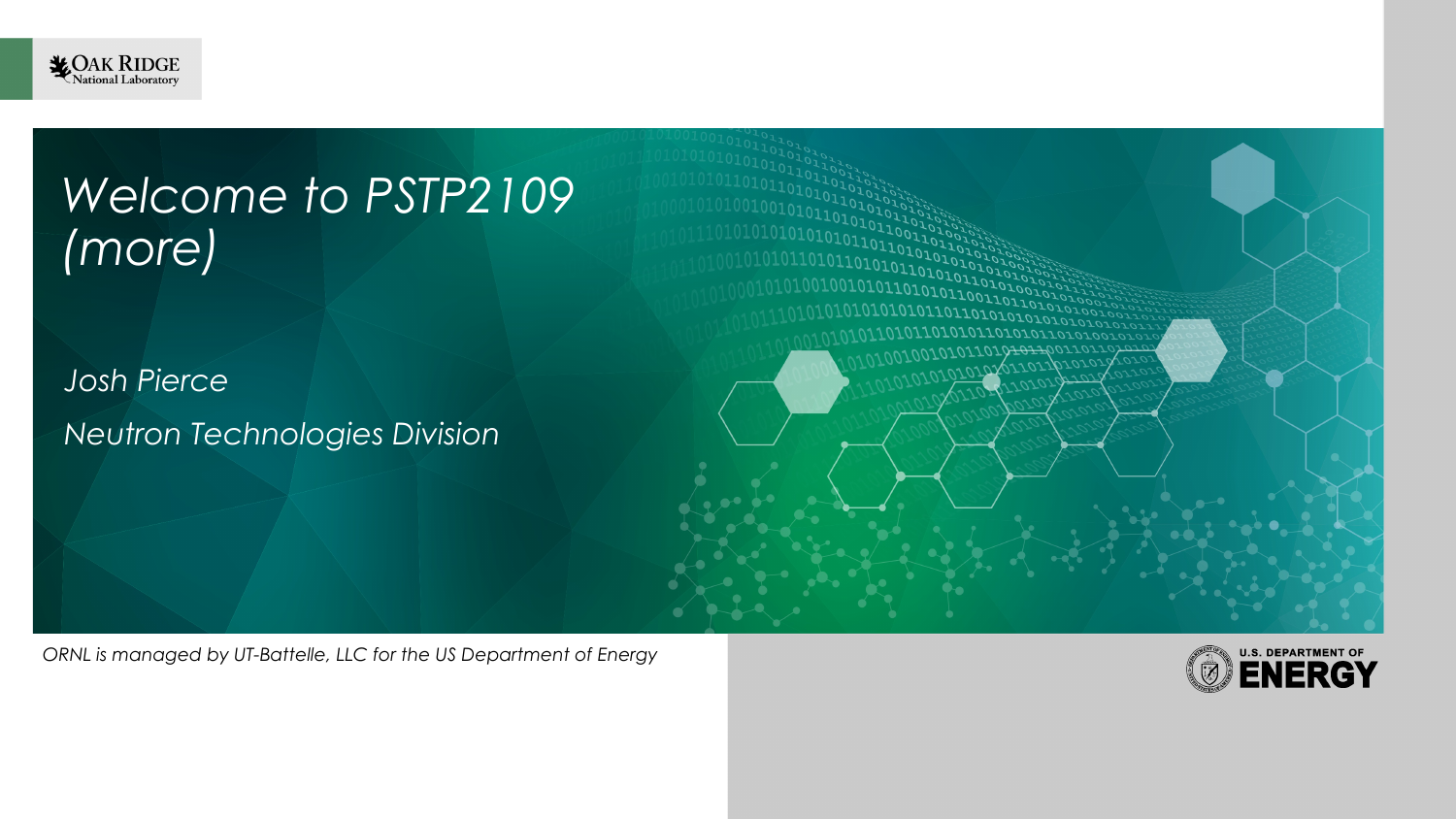*The 18th International Workshop on Polarized Sources, Targets, and Polarimetry*

- *• Initiated and overseen by the International Spin Physics Committee*
- *• Every Odd Year*
- *• Focused on techniques and hardware*
- *• Companion to the International Spin Physics Symposium (even years)*
	- *– A combination of High Energy Spin Symposia and Symposia on Polarization Phenomena in Nuclear Reactions (since 2000)*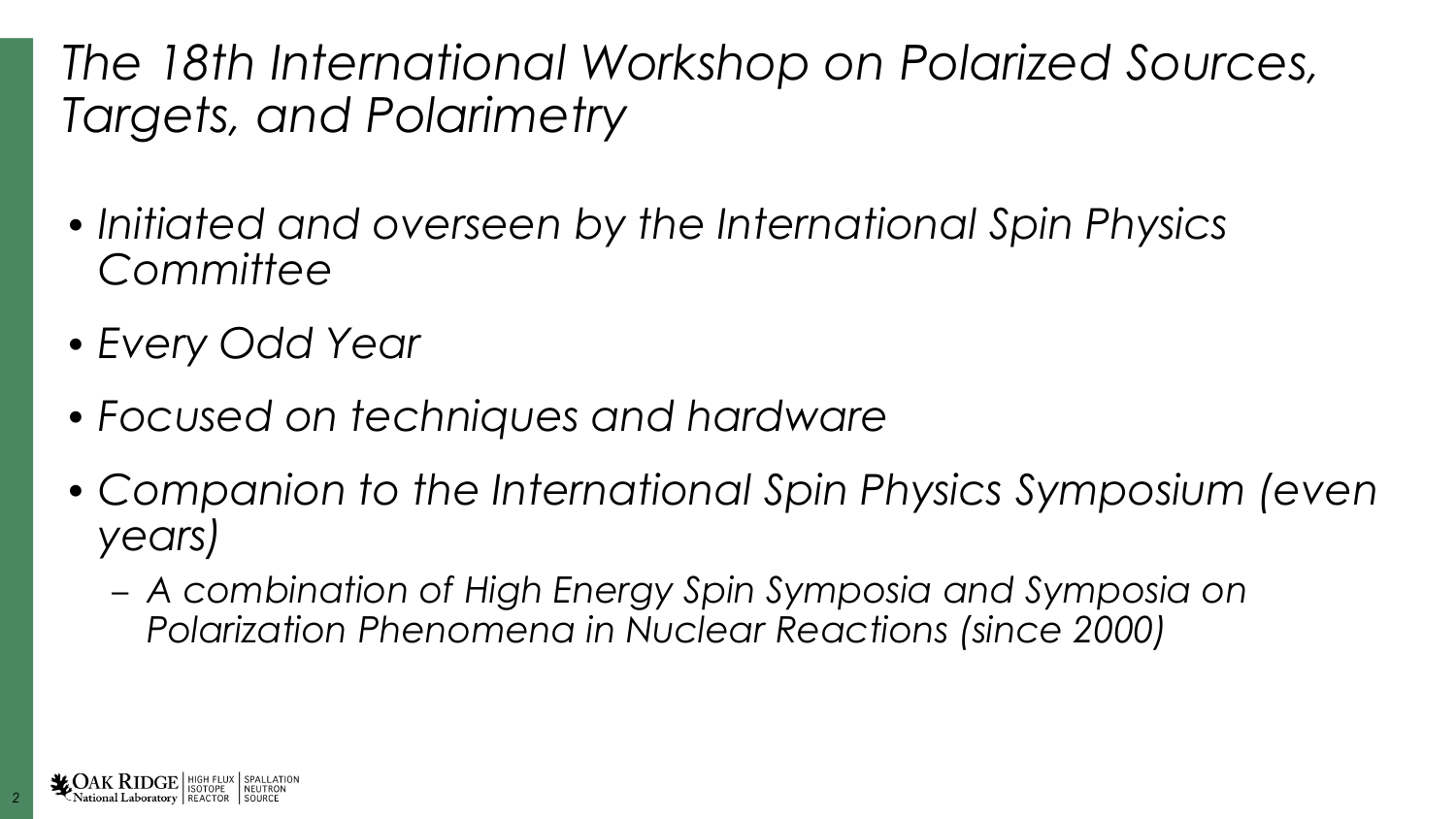#### *The 18th International Workshop on Polarized Sources, Targets, and Polarimetry*

- *• 18th requires some strained counting*
- *• Before PSTP2009 in Ferrara it was the International Workshop on Polarized Sources and Targets (PST)*
- In 1990, it was called the International Workshop on Polarized *Ion Sources and Polarized Gas Jets*
- *• Solid targets had their own workshops*
	- *– Workshop on Polarized Target Materials and Techniques perhaps the most beloved*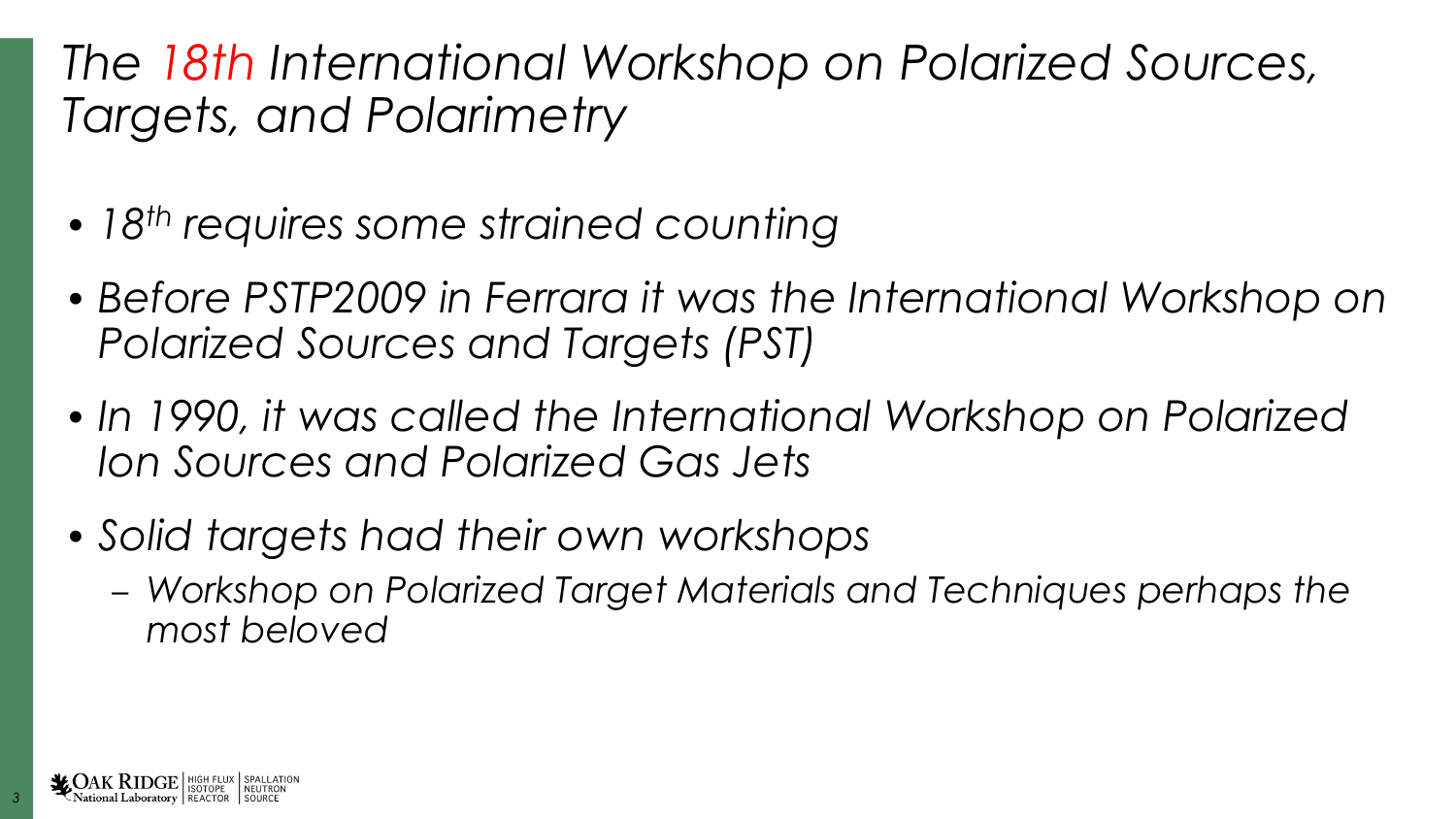#### *Shared Tools*

- *• So, why do we keep adding letters to the acronym?*
- *• Lots of different science represented here*
	- *– Fundamental Symmetries*
	- *– Nuclear Structure*
	- *– Spin Structure*
	- *– Deep Inelastic Scattering*
	- *– Materials Science*
	- *– Structural Biology*
	- *– Fusion!*
- *• Shared tools and techniques are what we have in common*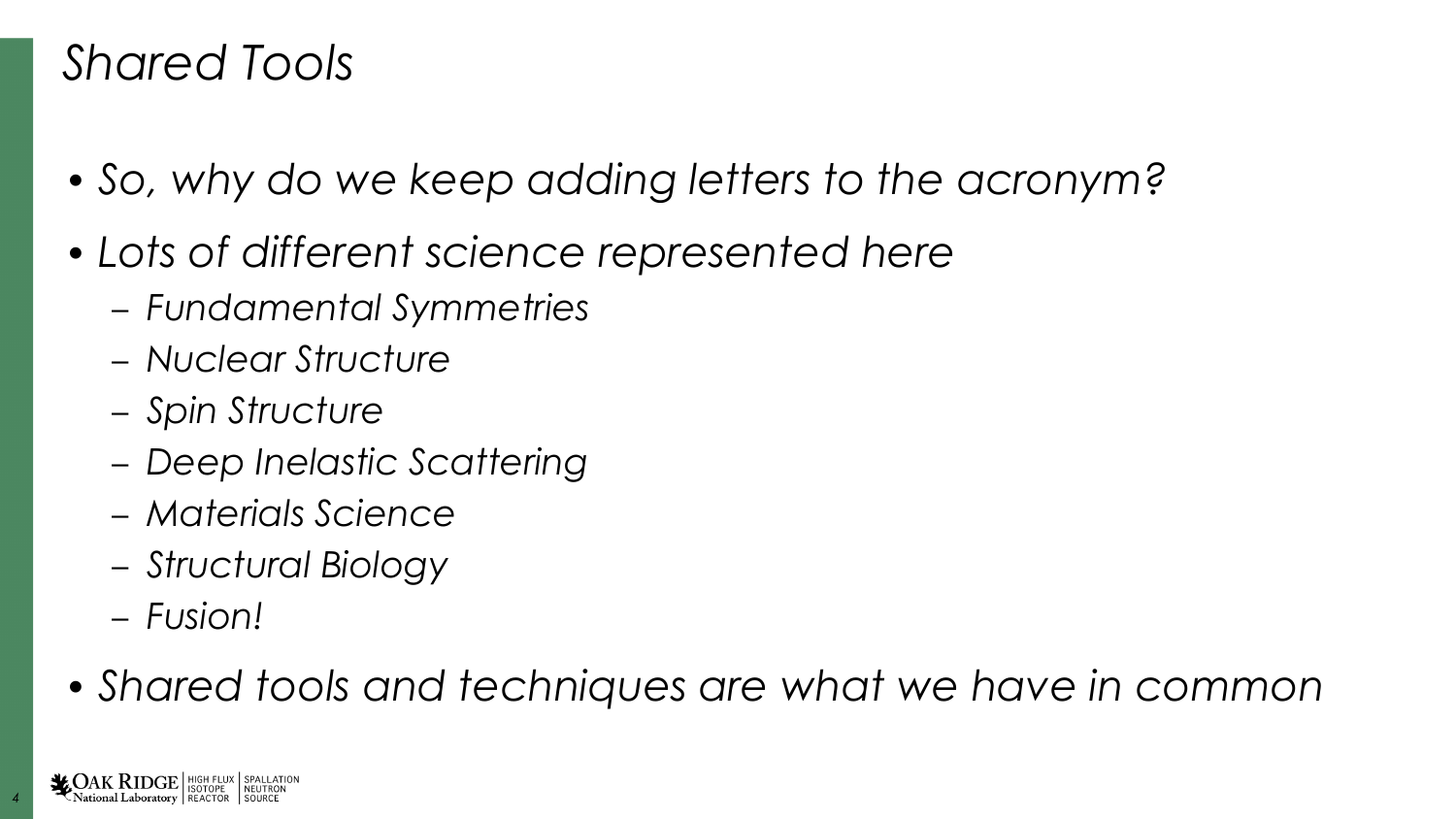- *• The whole workshop is great, don't miss anything!*
- *• Talks are grouped into vague categories (some of which are new to PSTP)*
	- *– Fundamental Symmetry Tests ← Monday and Friday*

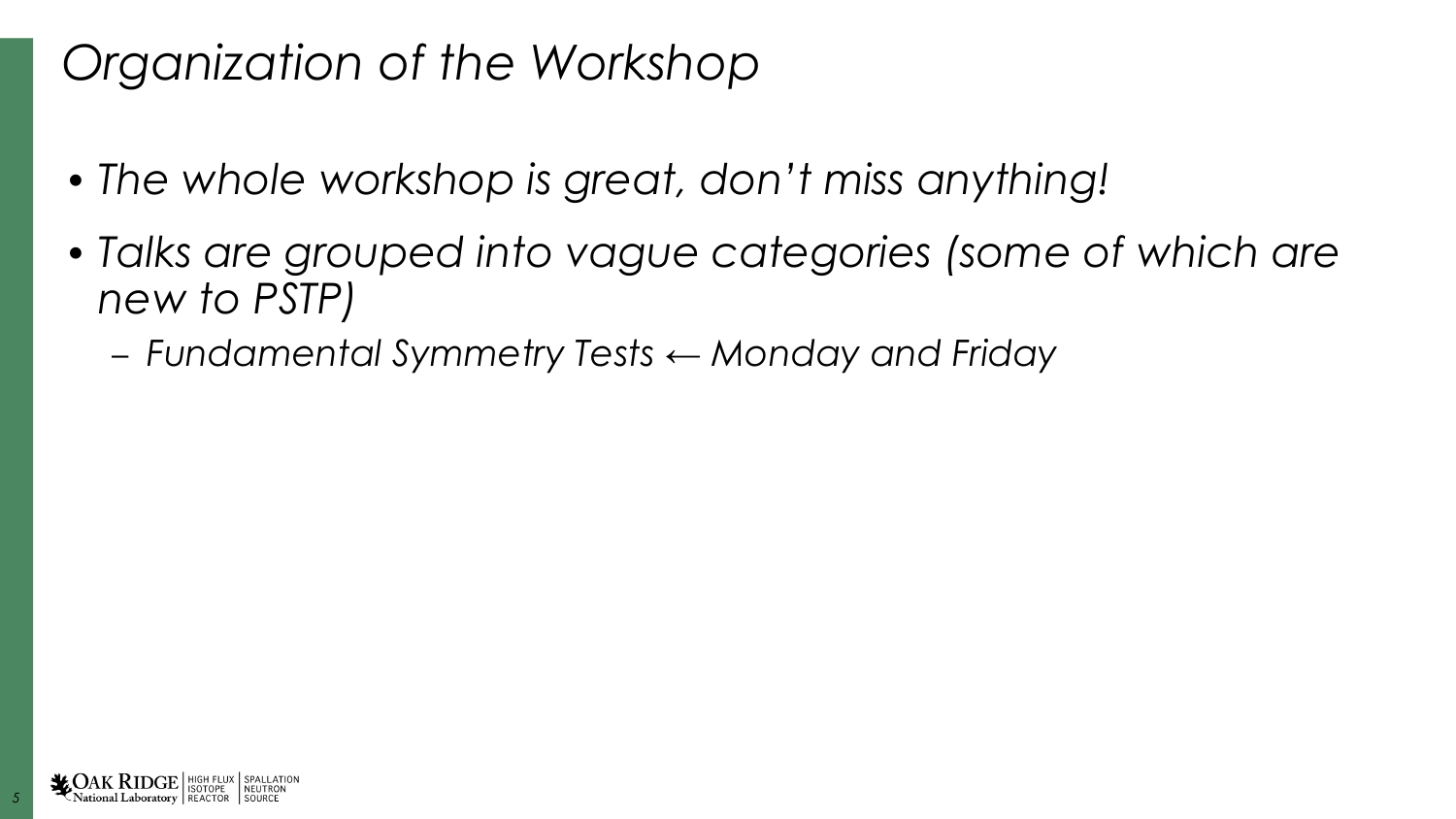- *• The whole workshop is great, don't miss anything!*
- *• Talks are grouped into vague categories (some of which are new to PSTP)*
	- *– Fundamental Symmetry Tests ← Monday and Friday*
	- *– Solid Polarized Targets ← Monday, Tuesday, Wednesday, and Friday*

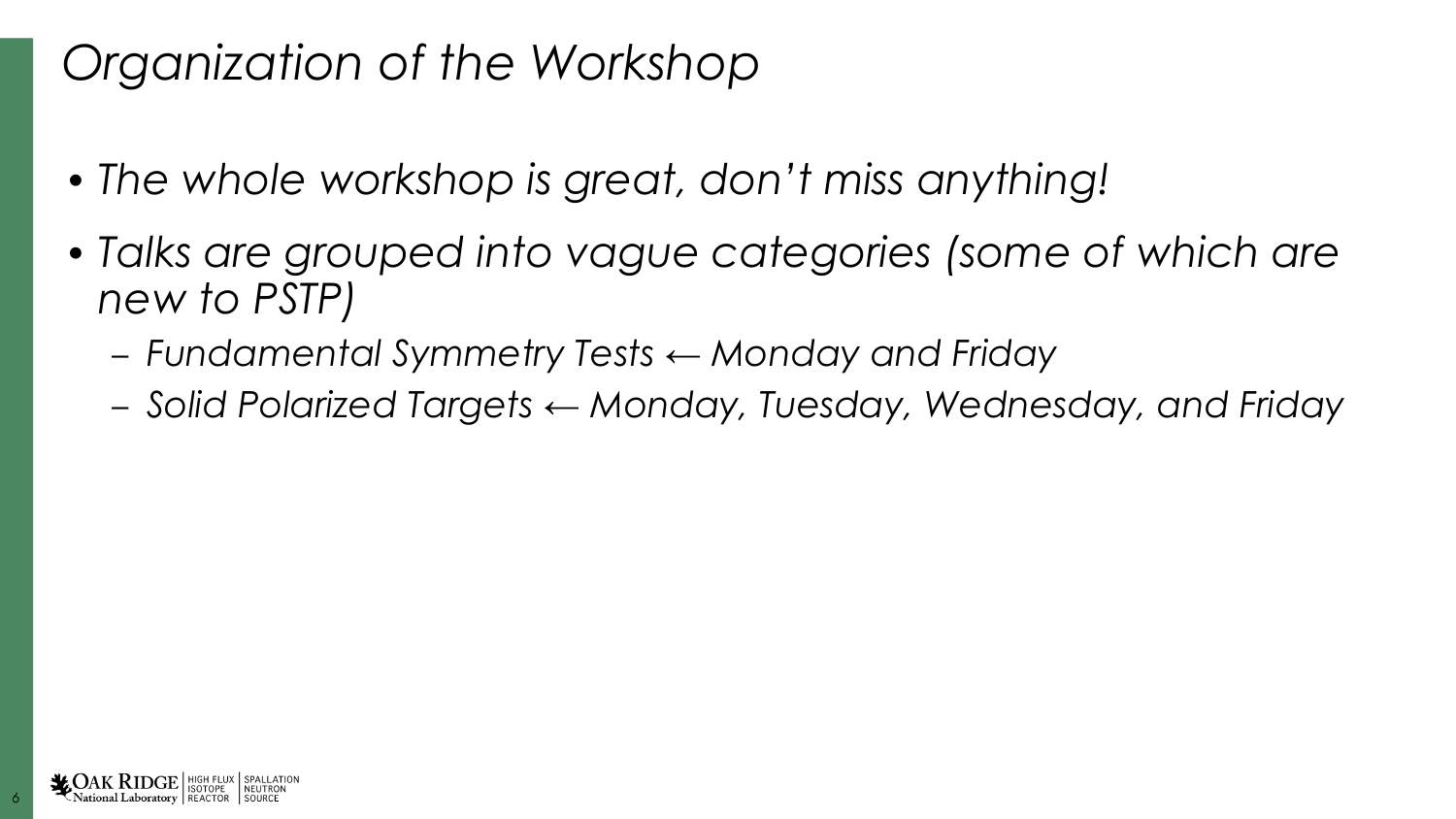- *• The whole workshop is great, don't miss anything!*
- *• Talks are grouped into vague categories (some of which are new to PSTP)*
	- *– Fundamental Symmetry Tests ← Monday and Friday*
	- *– Solid Polarized Targets ← Monday, Tuesday, Wednesday, and Friday*
	- *– Polarized Sources ← Tuesday and Friday*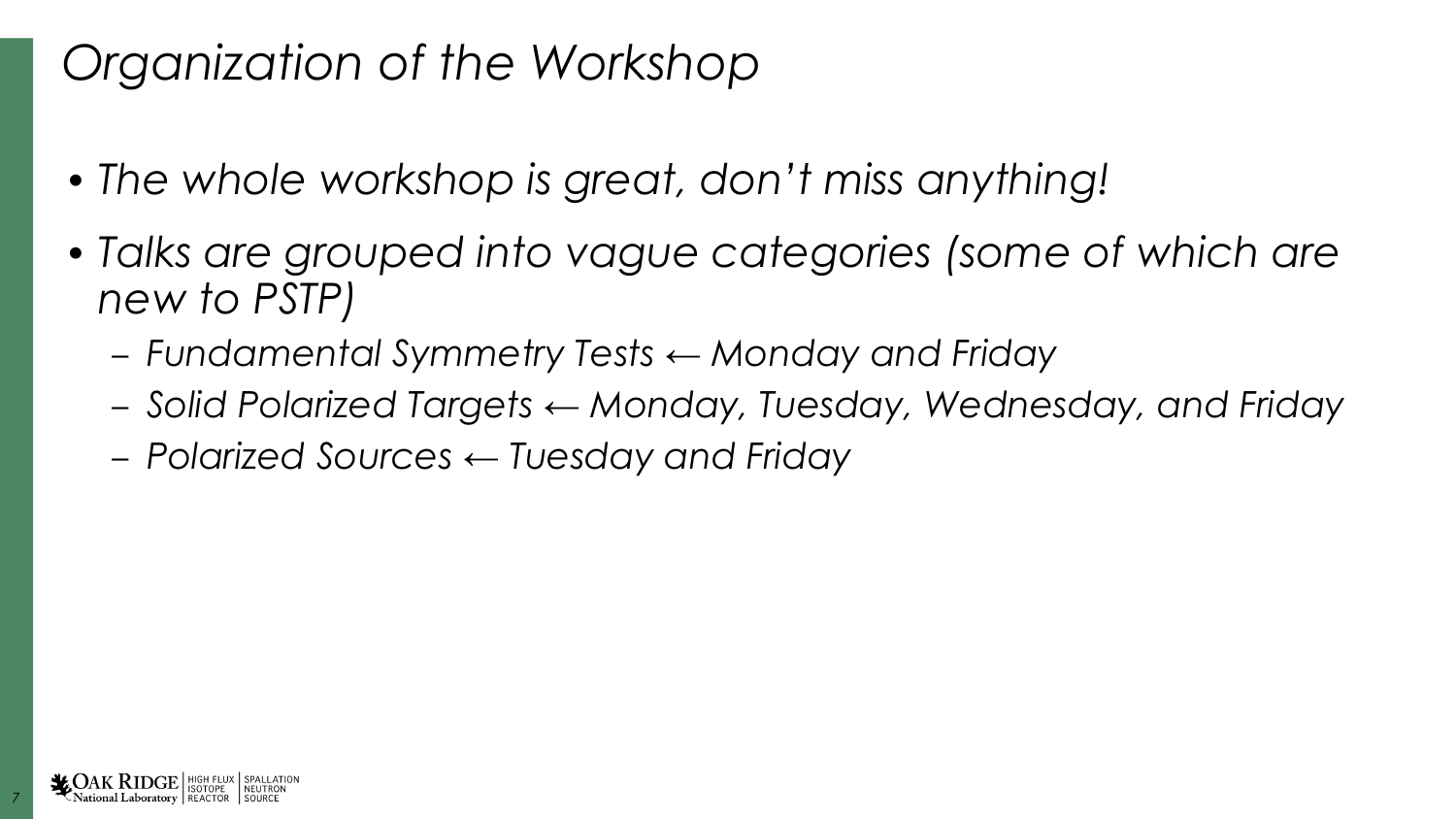- *• The whole workshop is great, don't miss anything!*
- *• Talks are grouped into vague categories (some of which are new to PSTP)*
	- *– Fundamental Symmetry Tests ← Monday and Friday*
	- *– Solid Polarized Targets ← Monday, Tuesday, Wednesday, and Friday*
	- *– Polarized Sources ← Tuesday and Friday*
	- *– Polarized Gas Targets ← Thursday*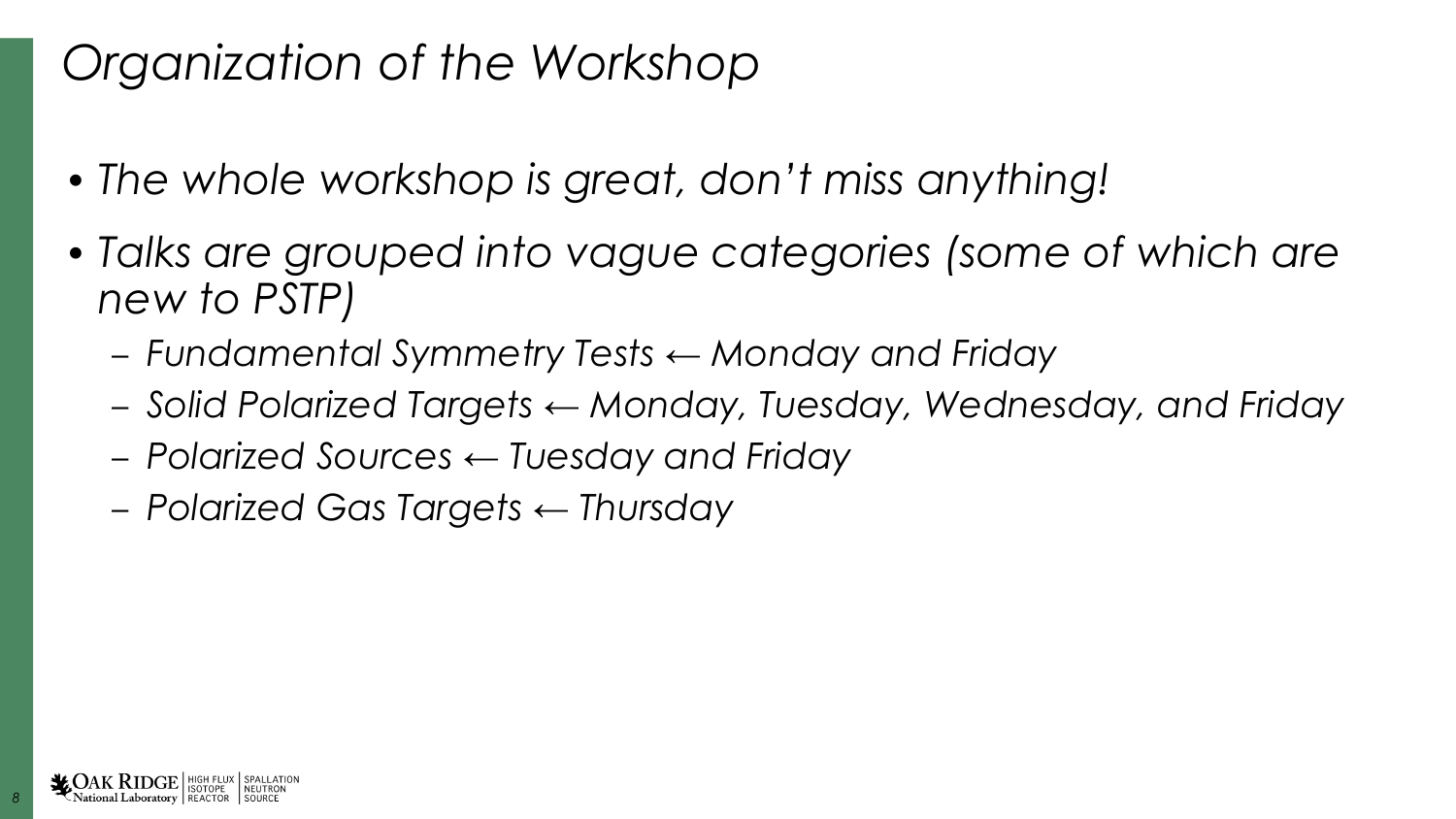- *• The whole workshop is great, don't miss anything!*
- *• Talks are grouped into vague categories (some of which are new to PSTP)*
	- *– Fundamental Symmetry Tests ← Monday and Friday*
	- *– Solid Polarized Targets ← Monday, Tuesday, Wednesday, and Friday*
	- *– Polarized Sources ← Tuesday and Friday*
	- *– Polarized Gas Targets ← Thursday*
	- *– Polarimetry ← Tuesday and Thursday*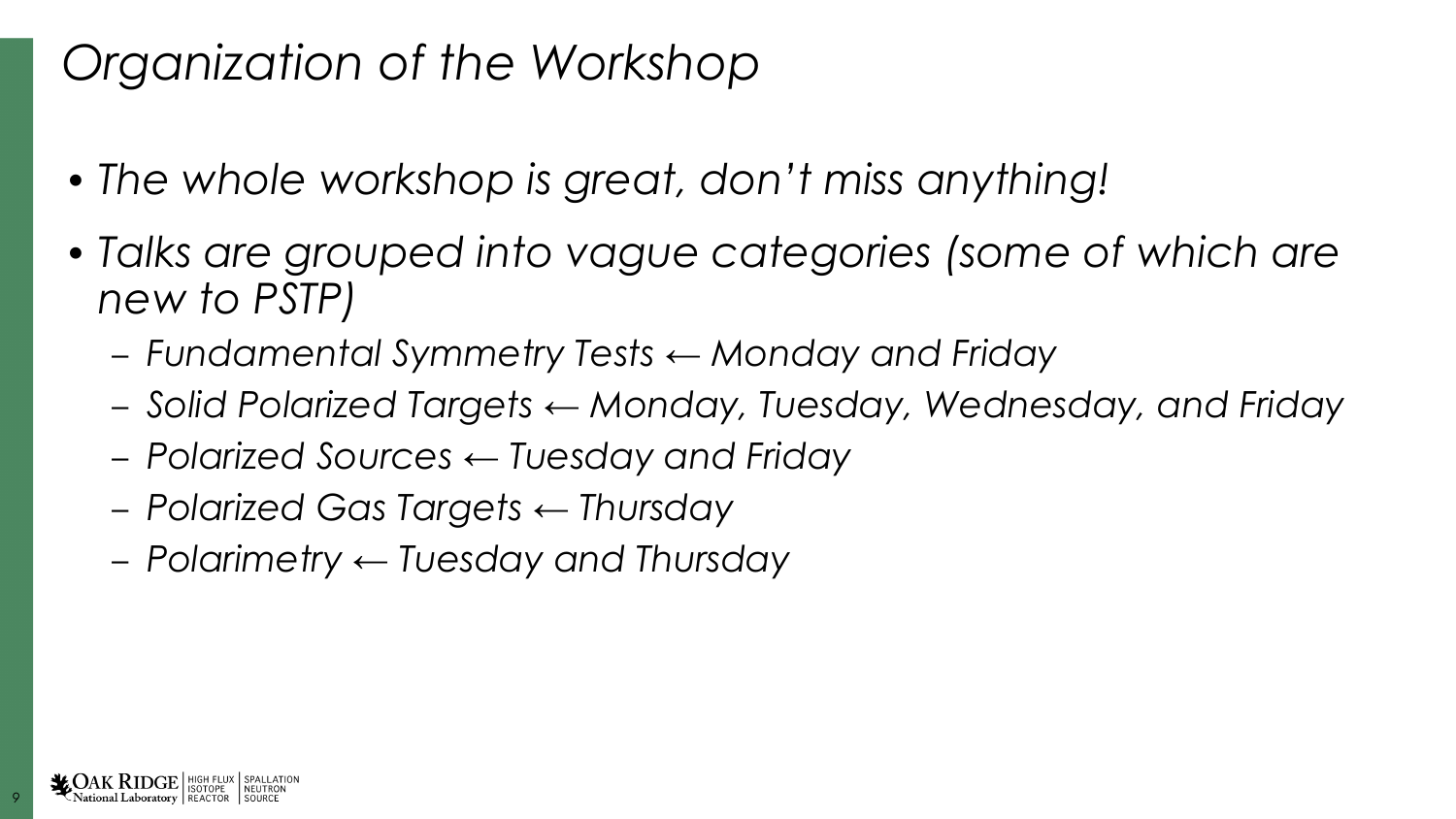- *• The whole workshop is great, don't miss anything!*
- *• Talks are grouped into vague categories (some of which are new to PSTP)*
	- *– Fundamental Symmetry Tests ← Monday and Friday*
	- *– Solid Polarized Targets ← Monday, Tuesday, Wednesday, and Friday*
	- *– Polarized Sources ← Tuesday and Friday*
	- *– Polarized Gas Targets ← Thursday*
	- *– Polarimetry ← Tuesday and Thursday*
	- *– Polarized Neutrons ← Tuesday, Wednesday, and Thursday*

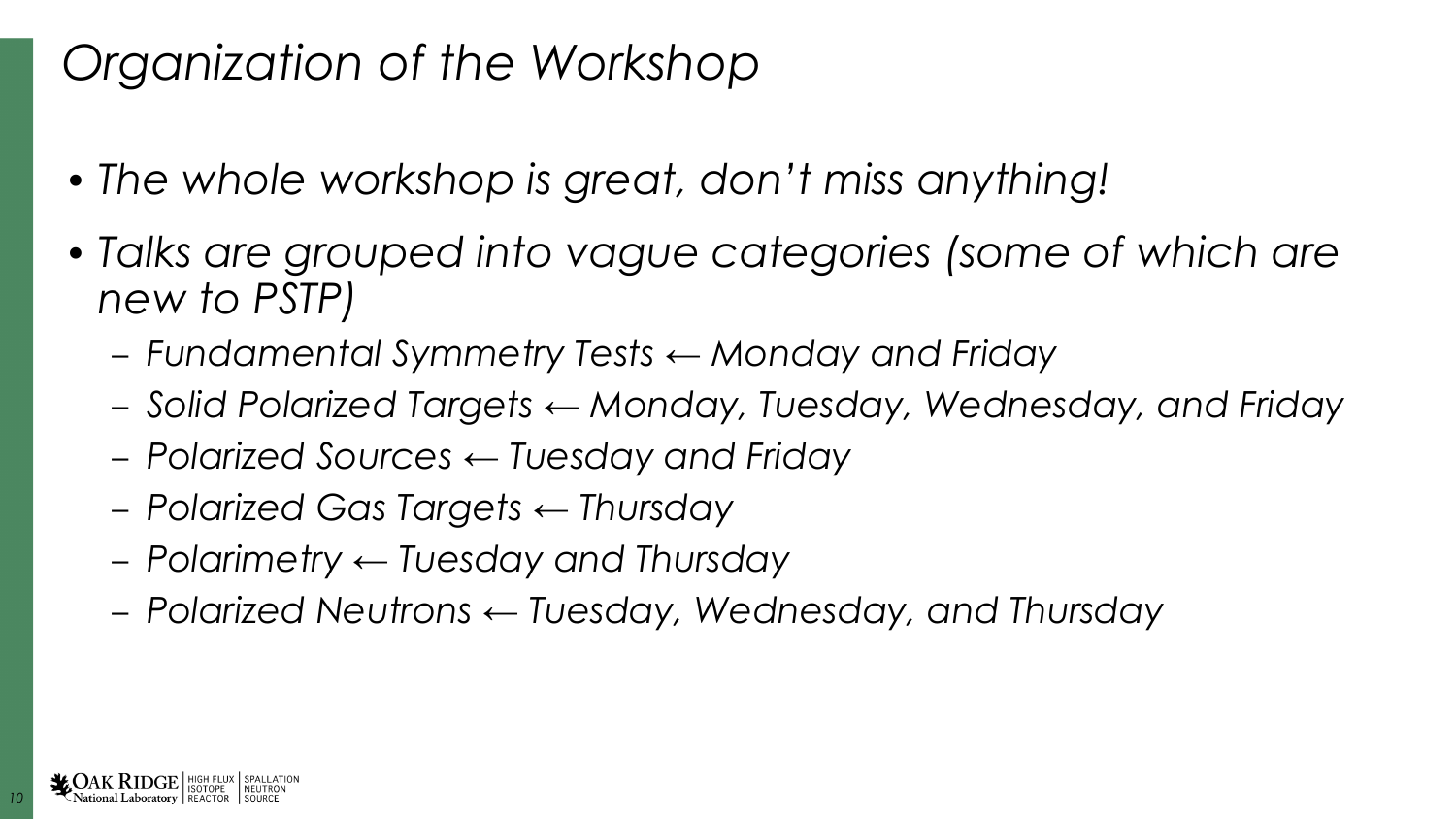- *• The whole workshop is great, don't miss anything!*
- *• Talks are grouped into vague categories (some of which are new to PSTP)*
	- *– Fundamental Symmetry Tests ← Monday and Friday*
	- *– Solid Polarized Targets ← Monday, Tuesday, Wednesday, and Friday*
	- *– Polarized Sources ← Tuesday and Friday*
	- *– Polarized Gas Targets ← Thursday*
	- *– Polarimetry ← Tuesday and Thursday*
	- *– Polarized Neutrons ← Tuesday, Wednesday, and Thursday*
	- *– New Applications ← Monday*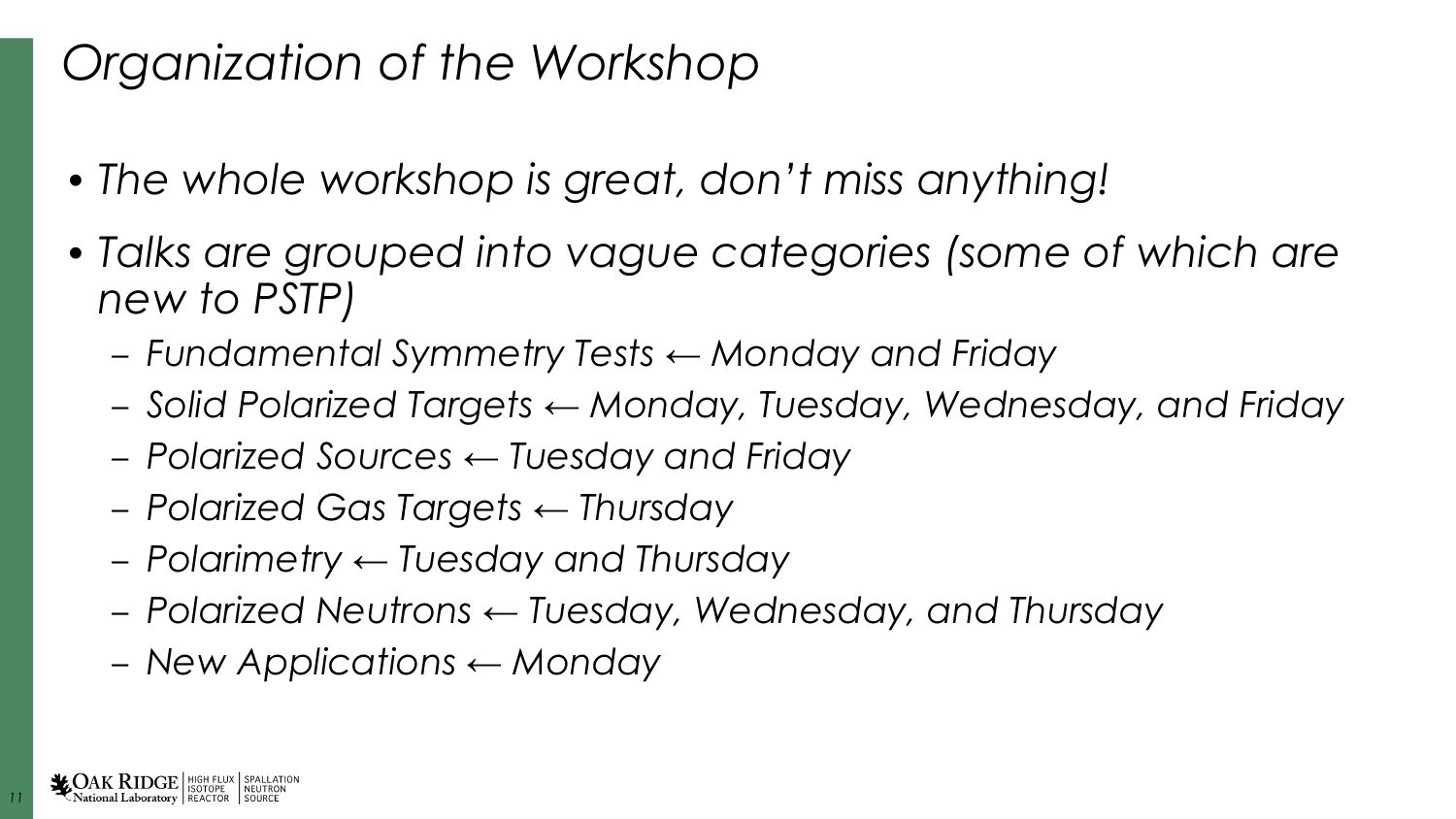- *• The whole workshop is great, don't miss anything!*
- *• Talks are grouped into vague categories (some of which are new to PSTP)*
	- *– Fundamental Symmetry Tests ← Monday and Friday*
	- *– Solid Polarized Targets ← Monday, Tuesday, Wednesday, and Friday*
	- *– Polarized Sources ← Tuesday and Friday*
	- *– Polarized Gas Targets ← Thursday*
	- *– Polarimetry ← Tuesday and Thursday*
	- *– Polarized Neutrons ← Tuesday, Wednesday, and Thursday*
	- *– New Applications ← Monday*
	- *– \*\*EIC SPECIAL SESSION\*\* ← Thursday*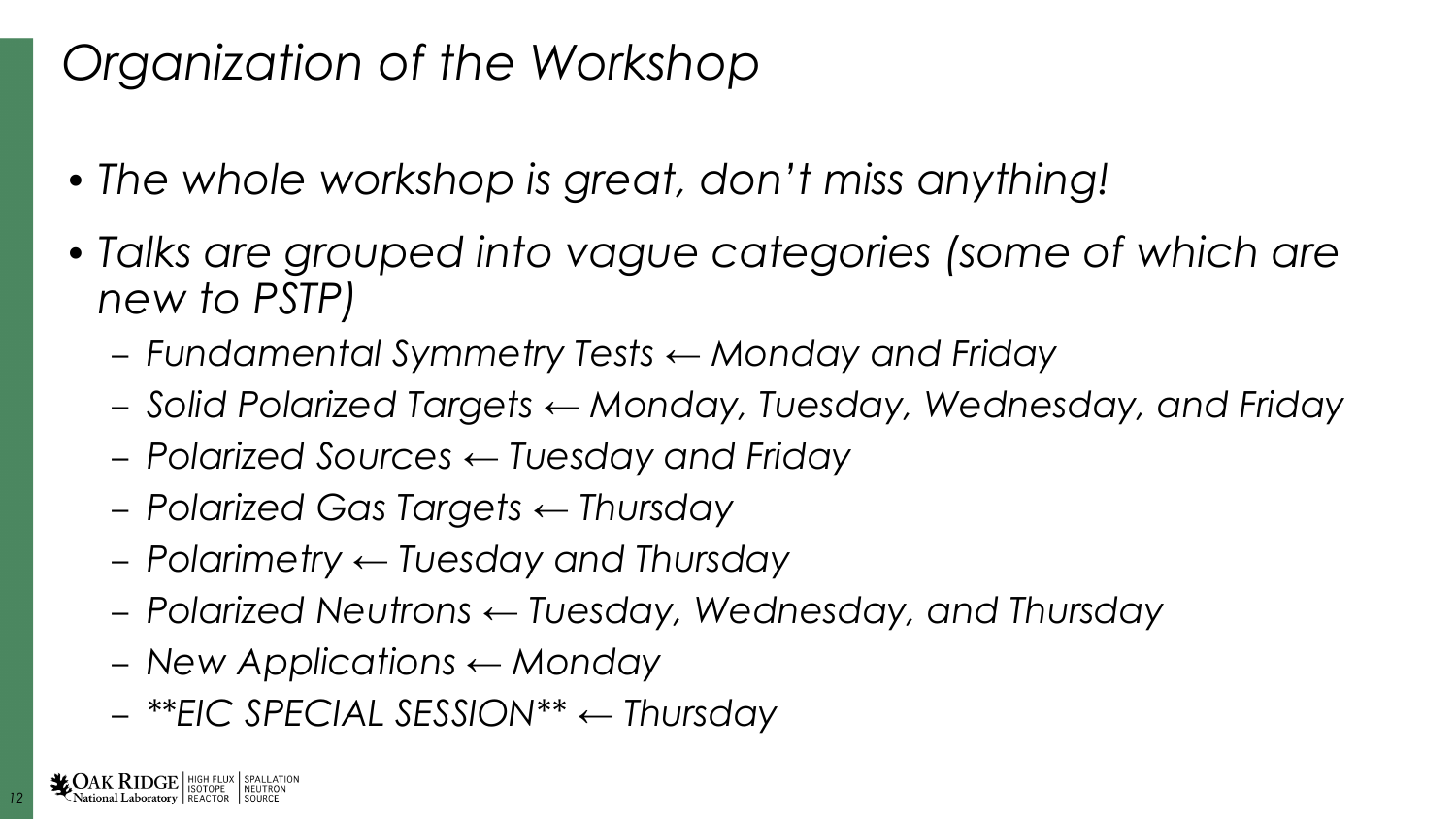#### *But First… A session on the History of Polarized Targets and Don Crabb's Role in it*

- *• At SPIN 2018, Don gave a talk with the title "Fifty Years of Polarized Targets: A Personal Memoir"*
- *• Why am I (and others) speaking instead?*
	- *– Don is* **technically** *retired (congratulations!)*
	- *– He just gave it last year*
	- *– Don has a talk Tuesday on the target for the SPINQUEST experiment at Fermilab*
	- *– We can be more flattering and direct about the influence Don has had in the world of spin physics, particularly in the development of Polarized Targets*